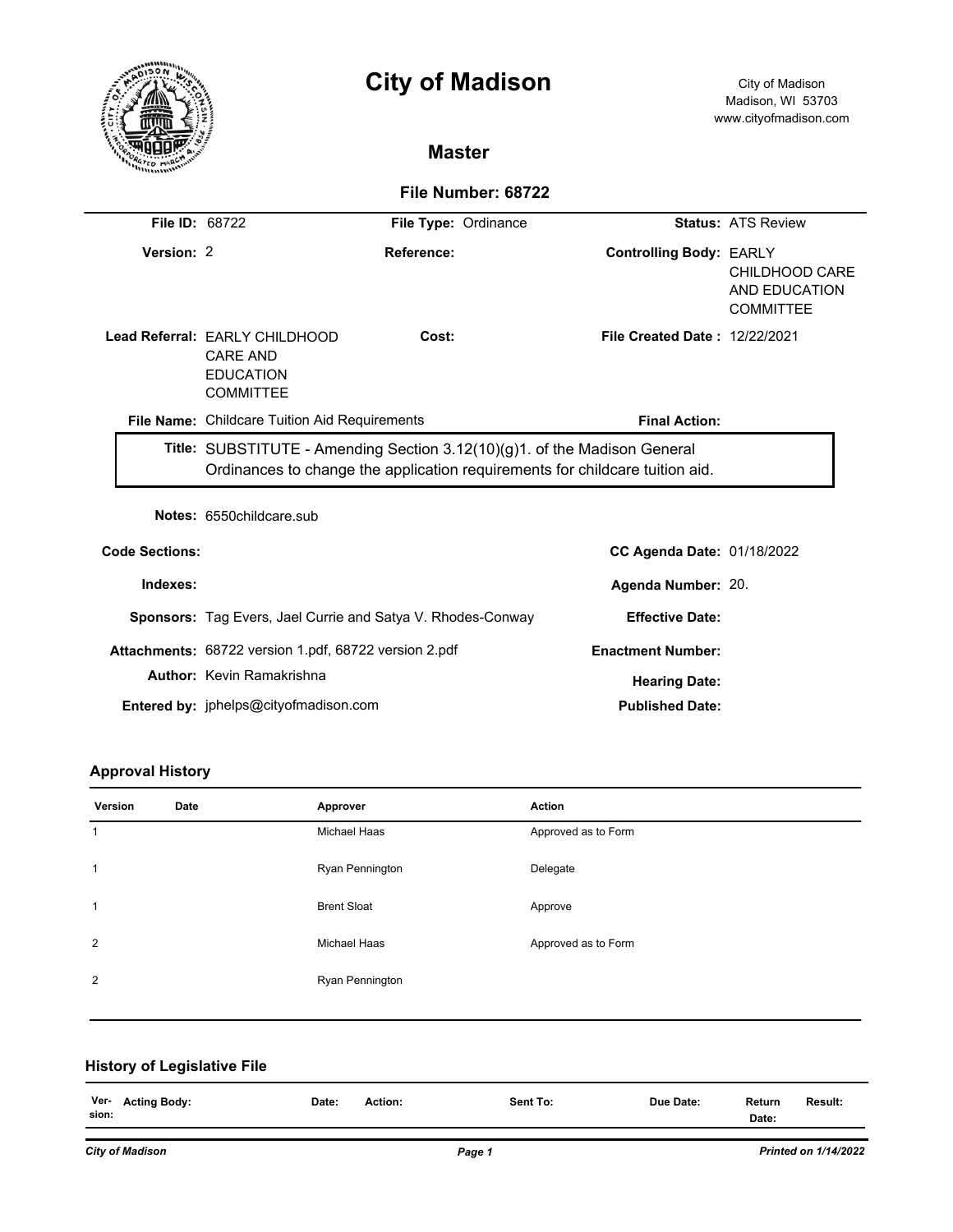|   | Attorney's Office                                                | 12/22/2021       | Referred for<br>Introduction |                                                                                             |      |
|---|------------------------------------------------------------------|------------------|------------------------------|---------------------------------------------------------------------------------------------|------|
|   | Notes:                                                           |                  |                              | Early Childhood Care and Education Committee (1/13/22); Common Council (1/18/22)            |      |
|   | <b>COMMON COUNCIL</b>                                            | 01/04/2022 Refer |                              | <b>EARLY</b><br><b>CHILDHOOD</b><br><b>CARE AND</b><br><b>EDUCATION</b><br><b>COMMITTEE</b> | Pass |
|   | Notes:                                                           |                  |                              |                                                                                             |      |
| 1 | <b>EARLY CHILDHOOD</b><br>CARE AND EDUCATION<br><b>COMMITTEE</b> | 01/13/2022       |                              |                                                                                             |      |
|   | <b>COMMON COUNCIL</b>                                            | 01/18/2022       |                              |                                                                                             |      |

#### **Text of Legislative File 68722**

### **Fiscal Note**

No additional City appropriation required. Any increase in demand for Childcare Tuition Aid beyond what is included in the 2022 adopted operating budget may require a budget amendment, subject to Common Council approval.

### **Title**

SUBSTITUTE - Amending Section 3.12(10)(g)1. of the Madison General Ordinances to change the application requirements for childcare tuition aid.

#### **Body**

DRAFTER'S ANALYSIS: This ordinance amendment modifies the income criteria for tuition aid. The income criteria is being modified as a part of the Madison Forward Fund initiative. The City believes that applicants to Tuition Aid program may receive payments through the Madison Forward Fund, and, therefore, become ineligible for aid. Such an outcome would have a negative impact on the Madison Forward Fund initiative, and those participating in it.

This substitute narrows the impact of the amendment on the Child Care Program.

\*\*\*\*\*\*\*\*\*\*\*\*\*\*\*\*\*\*\*\*\*\*\*\*\*\*\*\*\*\*\*\*\*\*\*\*\*\*\*\*\*\*\*\*\*\*\*\*\*\*\*\*\*\*\*\*\*\*\*\*\*\*\*\*\*\*\*\*\*\*\*\*\*\*\*\*\*\*\*\*\*\*\*

The Common Council of the City of Madison do hereby ordain as follows:

1. Paragraph 1. entitled "Standard Tuition Aid" of Subdivision (g) entitled "Tuition Aid" of Subsection (10) entitled "Child Care Program" of Section 3.12, entitled "Department of Planning and Community and Economic Development" is amended as follows:

- "1. Standard Tuition Aid.
	- a. The applicant must be the parent of the child for whom the tuition aid is sought;
	- b. The child for whom tuition aid is sought must be of child care age, between 0 and the completion of elementary fifth (5th) grade or its equivalent;
	- c. The parent(s), legal guardian(s), or custodian(s) and all other resident household adults able to care for the child, and with whom the child resides, must be unable to provide care and supervision because of employment, training or a combination thereof.
		- i. For the purpose of this provision, "employment" includes only paid employment totaling an average of at least twenty (20) hours per week.
		- ii. For the purpose of this provision, "training" includes attendance in a course of study leading to a high school diploma or its equivalent, an accredited trade school or apprenticeship program, a training program supported by the City of Madison, United Way or other entity deemed appropriate by the